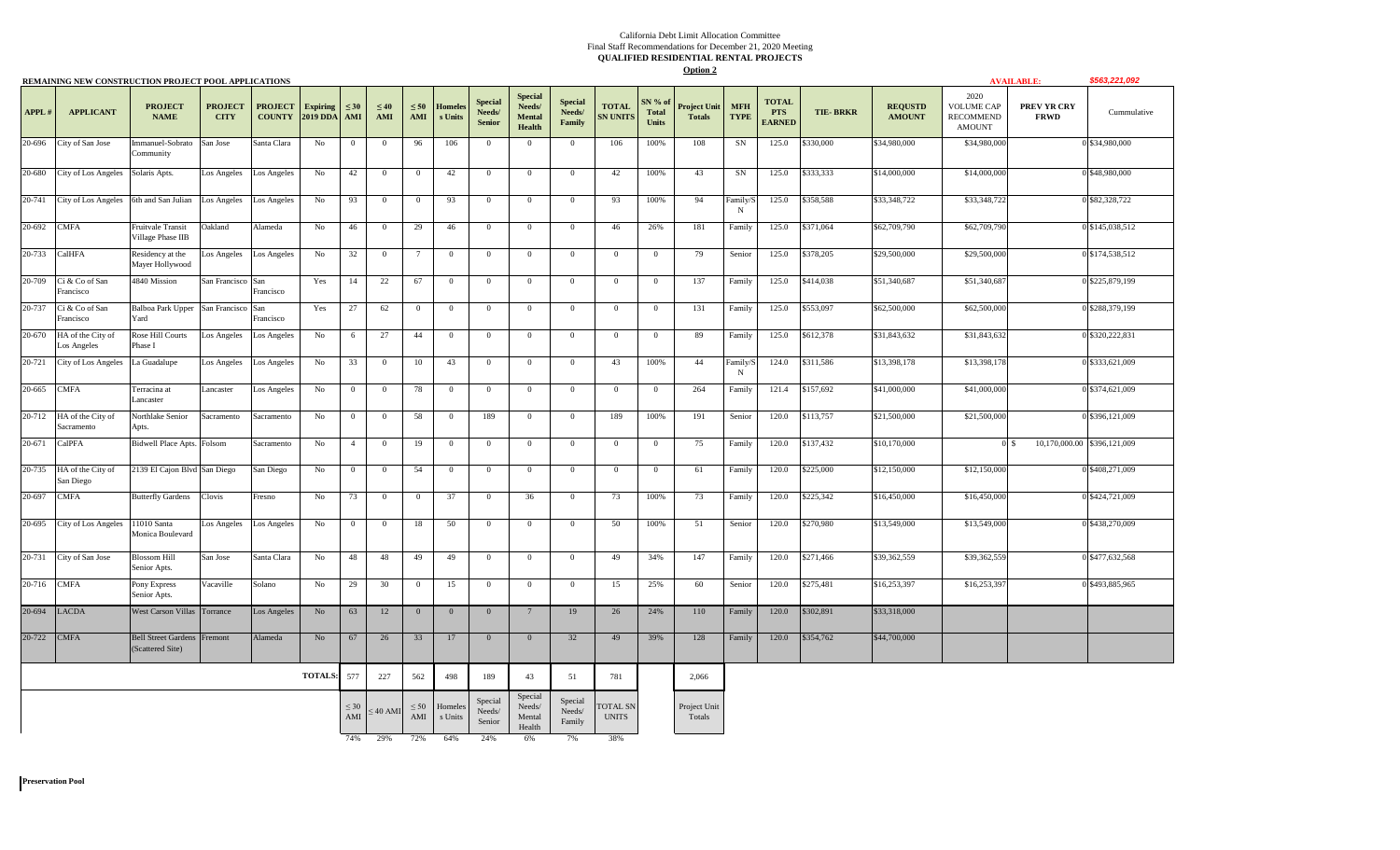## California Debt Limit Allocation Committee Final Staff Recommendations for December 21, 2020 Meeting **QUALIFIED RESIDENTIAL RENTAL PROJECTS Option 2**

| APPL#         | <b>APPLICANT</b>                                                            | <b>PROJECT</b><br><b>NAME</b>             | <b>PROJECT</b><br><b>CITY</b>       | <b>PROJECT</b><br><b>COUNTY</b> | <b>MFH</b><br>TYPE | <b>PRES</b><br><b>PTS</b> | <b>AFFRD</b><br><b>PTS</b> | <b>EXC</b><br><b>MIN</b><br><b>REST</b> | <b>GROSS</b> | LRG<br><b>RENT RENTS FAM PTS</b> | <b>LVRG</b><br><b>PTS</b> | <b>CRAPTS SITEPTS</b> |      | <b>SERV</b><br><b>PTS</b> | <b>SUBST</b><br><b>RENO PTS</b> | <b>BLDG</b><br><b>MTHD</b><br><b>PTS</b> | PNLTY<br><b>PTS</b> | <b>EXC MIN TERM</b><br><b>PTS</b> | <b>DEV FEE</b> | <b>TOTAL PTS</b><br><b>EARNED</b> | <b>TIE-BRKR</b> | <b>REQUSTD AMOUNT</b> | 2020<br><b>VOLUME</b><br><b>CAP RECOM</b><br><b>AMOUNT</b> | <b>PREV YR CRY</b><br><b>FRWD</b>         | <b>Cummulative</b> |
|---------------|-----------------------------------------------------------------------------|-------------------------------------------|-------------------------------------|---------------------------------|--------------------|---------------------------|----------------------------|-----------------------------------------|--------------|----------------------------------|---------------------------|-----------------------|------|---------------------------|---------------------------------|------------------------------------------|---------------------|-----------------------------------|----------------|-----------------------------------|-----------------|-----------------------|------------------------------------------------------------|-------------------------------------------|--------------------|
| 20-688        | <b>CSCDA</b>                                                                | <b>Harriet Tubman</b><br>Terrace Apts.    | Berkeley                            | Alameda                         | Senior             | 201                       | 35.0                       | 0.0                                     | 50           | 0.0                              | 10.0                      | 5.0                   | 10.0 | 10.0                      | 10.0                            | 10.0                                     | 0 <sub>0</sub>      | 10.0                              | 10.0           | 135.0                             | \$248,667       | \$22,380,000          | \$22,380,000                                               |                                           | \$0 \$516,265,965  |
| 20-673 CalPFA |                                                                             | Towne Square                              | Los Angeles                         | Los Angeles Family              |                    | 20 <sup>1</sup>           | 35.0                       | 0.0                                     | 50           | 0.0                              | 10.0                      | 5.0                   | 10.0 | 10.0                      | 10.0                            | 10.0                                     | 0.0                 | 10.0                              | 10.0           | 135.0                             | \$280,000       | \$14,000,000          |                                                            | \$11,875,742 \$2,124,258.00 \$528,141,707 |                    |
|               | 20-742 HA of the County of Central Plaza Apts. Santa Maria<br>Santa Barbara |                                           |                                     | Santa<br>Barbara                | Family             | 20 <sup>1</sup>           | 35.0                       | 0.0                                     | 5.0          | 0.0                              | 10.0                      | 5.0                   | 10.0 | 10.0                      | 10.0                            | 10.0                                     | 0.0                 | 10.0                              | 10.0           | 135.0                             | \$315,315       | \$35,000,000          | \$35,000,000                                               |                                           | 0 \$563,141,707    |
|               | 20-710 Ci & Co of San<br>Francisco                                          | Throughline Apts. San Francisco San       |                                     | Francisco                       | Family             | 20.0                      | 35.0                       | 0.0                                     | 5.0          | 0.0                              | 10.0                      | 5.0                   | 10.0 | 10.0                      | 10.0                            | 10.0                                     | 0.0                 | 10.0                              | 10.0           | 135.0                             | \$341,083       | \$28,992,043          | aining 2020 allocation                                     |                                           | \$79,385           |
| 20-672 CMFA   |                                                                             | Centertown Apts.                          | San Rafael                          | Marin                           | Family             | 20.0                      | 35.0                       |                                         | 5.0          | 5.0                              | 10.0                      | 0.0                   | 10.0 | 10.0                      | 10.0                            | 10.0                                     | 0.0                 | 10.0                              | 10.0           | 135.0                             | \$363,272       | \$21,433,057          |                                                            |                                           |                    |
| 20-676 CMFA   |                                                                             | <b>Barrett Terrace</b><br>Apts.           | Richmond                            | Contra Costa Family             |                    | 20.0                      | 35.0                       | 0.0                                     | 5.0          | 0.0                              | 10.0                      | 5.0                   | 10.0 | 10.0                      | 10.0                            | 10.0                                     | 0 <sup>0</sup>      | 10.0                              | 10.0           | 135.0                             | \$444,080       | \$41,743,521          |                                                            |                                           |                    |
| 20-666 CMFA   |                                                                             | The Hilarita                              | Tiburon                             | Marin                           | Family             | 20.0                      | 35.0                       | 0.0                                     | 5.0          | 5.0                              | 10.0                      | 0.0                   | 10.0 | 10.0                      | 10.0                            | 10.0                                     | 0.0                 | 10.0                              | 10.0           | 135.0                             | \$473,564       | \$38,832,233          |                                                            |                                           |                    |
|               | 20-711 Ci & Co of San<br>Francisco                                          | San Cristina                              | San Francisco San                   | Francisco                       | Family             | 20.0                      | 35.0                       | 0.0                                     | 5.0          | 0.0                              | 10.0                      | 5.0                   | 10.0 | 10.0                      | 10.0                            | 10.0                                     | 0.0                 | 10.0                              | 10.0           | 135.0                             | \$497,652       | \$28,863,803          |                                                            |                                           |                    |
|               | 20-743 HA of the County of Thompson Park<br>Santa Barbara                   | Apts. (Scattered                          | Lompoc                              | Santa<br>Barbara                | Family             | 20.0                      | 35.0                       | 0.0                                     | 5.0          | 0.0                              | 10.0                      | 5.0                   | 10.0 | 10.0                      | 10.0                            | 10.0                                     | 0 <sub>0</sub>      | 10.0                              | 10.0           | 135.0                             | \$535,714       | \$15,000,000          |                                                            |                                           |                    |
| 20-700 CMFA   |                                                                             | <b>Depot Commons</b><br>and Willows Apts. | Morgan Hill                         | Santa Clara                     | Family             | 20                        | 35.0                       | 0.0                                     | 2.5          | 5.0                              | 10.0                      | 0.0                   | 90   | 10.0                      | 10.0                            | 10.0                                     | 0.0 <sup>1</sup>    | 10.0                              | 10.0           | 131.5                             | \$366,219       | \$13,550,117          |                                                            |                                           |                    |
| 20-681 CSCDA  |                                                                             | Summertree Apts. Woodland                 |                                     | Yolo                            | Family             | 20.0                      | 35.0                       | 0.0                                     | 5.0          | 0.0                              | 10.0                      | 0.0                   | 10.0 | 10.0                      | 10.0                            | 10.0                                     | 0.0                 | 10.0                              | 10.0           | 130.0                             | \$164,835       | \$15,000,000          |                                                            |                                           |                    |
| 20-732 CMFA   |                                                                             | Cathedral Plaza                           | San Diego                           | San Diego                       | Senior             | 20.0                      | 35.0                       | 0.0                                     | 5.0          | 0.0                              | 10.0                      | 0.0                   | 10.0 | 10.0                      | 10.0                            | 10.0                                     | 0.0                 | 10.0                              | 10.0           | 130.0                             | \$197,227       | \$43,390,000          |                                                            |                                           |                    |
| 20-687        | <b>CSCDA</b>                                                                | Redwood Gardens Berkeley<br>Apts.         |                                     | Alameda                         | Senior             | 20.0                      | 35.0                       | 0.0                                     | 5.0          | 0.0                              | 10.0                      | 0.0                   | 10.0 | 10.0                      | 10.0                            | 10.0                                     | 0.0                 | 10.0                              | 10.0           | 130.0                             | \$299,401       | \$50,000,000          |                                                            |                                           |                    |
| 20-689 CMFA   |                                                                             | <b>Scattered Sites</b>                    | Carpinteria/Sa Santa<br>nta Barbara | Barbara                         | Family             | 20.0                      | 35.0                       | 0.0                                     | 5.0          | 0.0                              | 10.0                      | 0.0                   | 10.0 | 10.0                      | 10.0                            | 10.0                                     | 0.0                 | 10.0                              | 10.0           | 130.0                             | \$312,411       | \$28,741,778          |                                                            |                                           |                    |
| 20-667 CMFA   |                                                                             | Plymouth Place                            | Stockton                            | San Joaquin                     | Senior             | 20.0                      | 35.0                       | 0.0                                     | 5.0          | 0.0                              | 0.0 <sub>1</sub>          | 0.0                   | 10.0 | 10.0                      | 10.0                            | 10.0                                     | 0.0                 | 10.0                              | 10.0           | 120.0                             | \$149,876       | \$9,592,064           |                                                            |                                           |                    |

## **Other Affordable Project Pool**

| APPL#         | <b>APPLICANT</b>                   | <b>PROJECT</b><br><b>NAME</b>                   | <b>PROJECT</b><br><b>CITY</b> | <b>PROJECT</b><br><b>COUNTY</b> |        |      | EXC  |     |                  |      |                |      |                  |      |      |      |      | <b>DEV FEE</b> | <b>TOTAL PTS</b><br><b>EARNED</b> | <b>TIE-BRKR</b> | <b>REQUESTED</b><br><b>AMOUNT</b> | 2020<br>CAP<br><b>RECOMMEN</b><br><b>D AMOUNT</b> | <b>VOLUME PREVIOUS YEAR</b><br><b>CARRY</b><br><b>FORWARD</b> | <b>Cummulative</b> |
|---------------|------------------------------------|-------------------------------------------------|-------------------------------|---------------------------------|--------|------|------|-----|------------------|------|----------------|------|------------------|------|------|------|------|----------------|-----------------------------------|-----------------|-----------------------------------|---------------------------------------------------|---------------------------------------------------------------|--------------------|
| 20-673 CalPFA |                                    | Towne Square<br>Apts.                           | Los Angeles                   | Los Angeles                     | Family | 35.0 | 10.0 |     | 0.0              | 10.0 |                | 10.0 | 10.0             |      | 10.0 | 10.0 | 10.0 | 10.0           | 135.0                             | \$280,000       | \$14,000,000                      |                                                   |                                                               |                    |
|               | 20-699 Ci & Co of San<br>Francisco | Yosemite Folsom<br>Dore (Scattered)             | San Francisco San             | Francisco                       | Family | 35.0 | 10.0 | 5.0 | 0.0              | 10.0 |                | 10.0 | 10.0             | 10.0 | 10.0 | 10.0 | 10.0 | 10.0           | 135.0                             | \$325,097       | \$41,612,363                      |                                                   |                                                               |                    |
| 20-672 CMFA   |                                    | Centertown Apts. San Rafael                     |                               | Marin                           | Family | 35.0 | 10.0 |     | 5.0              | 10.0 | 0 <sub>0</sub> | 10.0 | 10.0             |      | 10.0 | 10.0 | 10.0 | 10.0           | 135.0                             | \$363,272       | \$21,433,057                      |                                                   |                                                               |                    |
| 20-707 CalHFA |                                    | Baywood Apts.                                   | Oakland                       | Alameda                         | Senior | 35.0 | 10.0 |     | 0.0 <sub>l</sub> | 10.0 |                | 10.0 | 10.0             |      | 10.0 | 10.0 | 10.0 | 10.0           | 135.0                             | \$381,579       | \$29,000,000                      |                                                   |                                                               |                    |
| 20-663 CMFA   |                                    | Willow Greenridge South San<br>(Scattered-Site) | Francisco                     | San Mateo                       | Family | 35.0 | 10.0 |     | 2.5              | 10.0 | 0 <sub>0</sub> | 10.0 | 5.0 <sub>1</sub> |      | 9.0  | 10.0 | 10.0 | 10.0           | 135.0                             | \$540,399       | \$32,423,966                      |                                                   |                                                               |                    |
| 20-717 CMFA   |                                    | Kristine II                                     | Bakersfield                   | Kern                            | Family | 35.0 | 10.0 |     | 5.0              | 10.0 |                | 10.0 | 10.0             |      | 10.0 | 10.0 | 10.0 | 10.0           | 130.0                             | \$113,564       | \$6,700,252                       |                                                   |                                                               |                    |